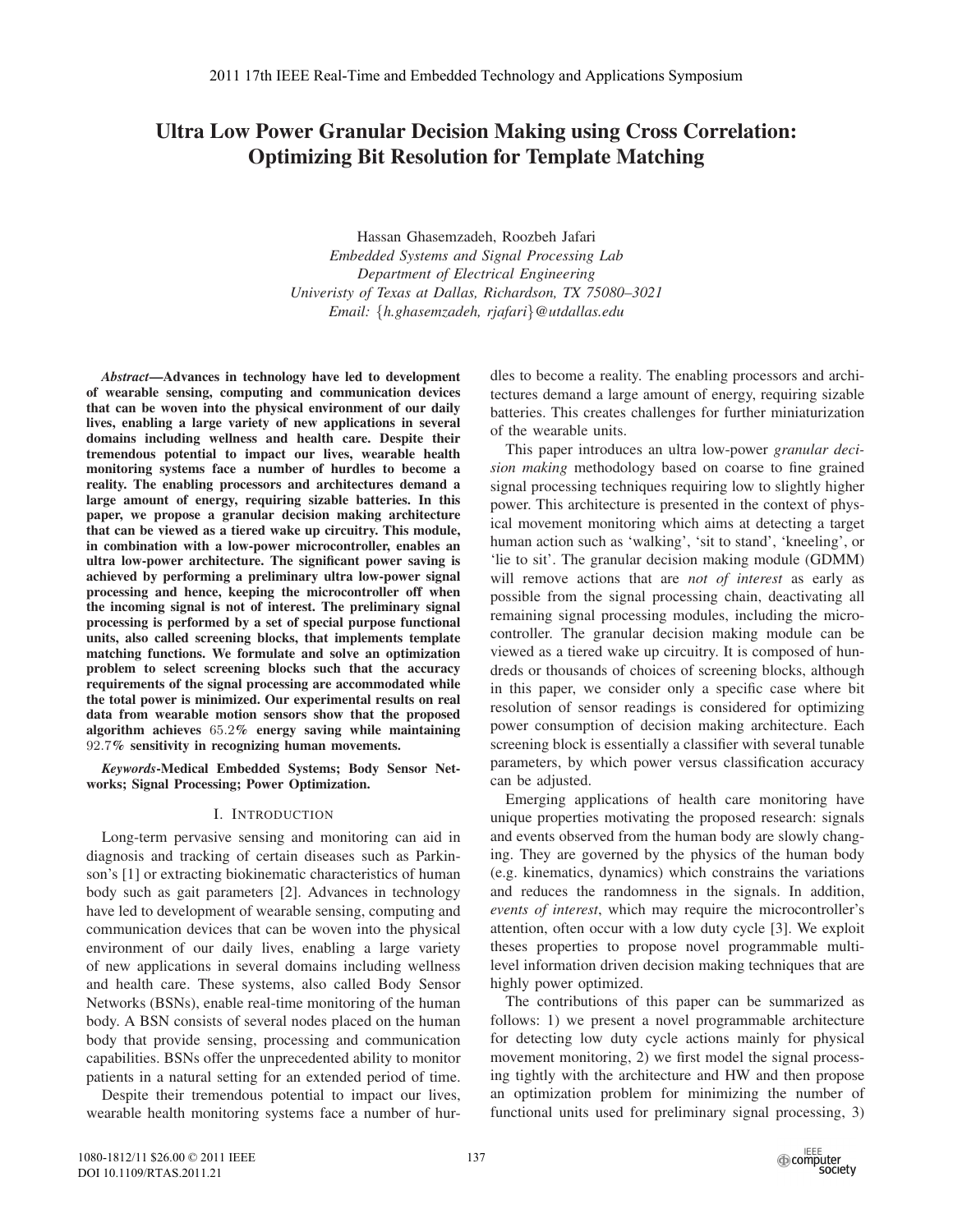we propose algorithms for solving the optimization problem and present experimental results on real data collected from our BSN platform and demonstrate the energy efficiency of the proposed granular decision making architecture.

# II. RELATED WORKS

Several ultra low-power wearable systems, with power budget of less than 1 mW, with signal processing capabilities have been proposed. The proposed systems, however, are either not programmable (except that they may provide a few tunable parameters), or the programmability is handled completely by a microcontroller. An intraocular CMOS pressure sensor system implant was proposed which contains an onchip micro mechanical pressure sensor array, a temperature sensor, a microcontroller-based digital control unit, and an RF transponder [4]. An interface chip for implantable neural recording was proposed with tunable band-pass filters and adjustable gain [5]. A battery-less accelerometer system, with 3D loop antenna, was proposed that utilizes the radio wave for power feeding and signal communication as RFID. However, the control unit of the system is a microcontroller and is unclear how it can be powered up by energy scavenging [6].

Several other systems were suggested that are primarily tailored towards specific applications and are not generalizable. Examples include a machine-learning based patientspecific seizure detector [7], an implantable blood pressure, ECG sensing micro-system with adaptive RF powering [8– 11], an implantable battery-less telemetric micro-system for EMG recording [12] and a battery-less MEMS implant for cardiovascular applications [13].

There has been some effort towards creating ultra lowpower semiconductor components. Multi-threshold CMOS (MTCMOS) circuits is an example [14]. A wireless system with MTCMOS/SOI circuit technology was suggested which lowers the supply voltage of the LSIs 0.5 V and reduces the power dissipation to 1 mW [15]. 1 mW, however, is still larger than the energy budget of the energy harvesting circuits. The power budget of energy harvesting circuits is often tens of  $\mu$ Ws. For example, a battery-less vibrationbased energy harvesting system was proposed for ultra lowpower ubiquitous applications that can generated 36.79  $\mu$ W [16].

Our approach is different from previous works: 1) our granular decision making module is composed of extremely low-power functional units that perform template matching on incoming signals, 2) the proposed architecture takes into account specific properties of BSN applications and their signal processing requirements, 3) our signal screening module is reprogrammable in the sense that it can be embedded with the microcontroller to provide signal screening for monitoring low duty cycle events.

Table I **NOTATIONS** 

| <b>Term</b>      | <b>Description</b>                                                      |
|------------------|-------------------------------------------------------------------------|
| <b>BSN</b>       | <b>Body Sensor Network</b>                                              |
| <b>GDMM</b>      | Granular Decision Making Module                                         |
| <b>MSPC</b>      | Main Signal Processing Chain                                            |
| <b>MCSP</b>      | Minimum Cost Screening Path                                             |
| â.               | target action                                                           |
| $\overline{A}$   | set of $m$ not-target actions                                           |
| T                | template generated for target action $\hat{a}$                          |
| $\gamma(T, S)$   | similarity score between template $T$ and signal segment $S$            |
| $\boldsymbol{n}$ | maximum number of quantization bits provided by ADC                     |
| $B_i$            | $i$ -th screening block                                                 |
| $thr_i$          | threshold value for screening block $B_i$                               |
| $b_i$            | bit resolution of screening block $B_i$                                 |
| $tp_i$           | true positive rate, percentage of target actions accepted by $B_i$      |
| $f p_i$          | false positive rate, percentage of non-target actions accepted by $B_i$ |
| $\overline{F}$   | desired true positive rate                                              |
| $w_i$            | per-action energy consumption of $B_i$                                  |



Figure 1. A sensor node with two sensor modalities (accelerometer & gyroscope), microcontroller, radio, and battery.

#### III. PRELIMINARIES

The problem addressed by this paper is energy savings in BSNs through a preliminary signal screening block, called granular decision making module. Before presenting more details of our ultra low-power architecture, we present major components of a typical BSN platform including sensing hardware and signal processing flow. Throughout this paper, we use notations listed in Table I.

#### *A. Sensing Platform*

A BSN is composed of several sensor nodes mounted on the patient's body, embedded with the clothing, or implanted in the human body [17]. Figure 1 shows a sensor node that can be attached to the patient's body for motion analysis. Physical movement monitoring uses inertial information acquired by motion sensors such as accelerometers, gyroscopes, and magnetometers. The sensor node also has a processing unit, TelosB mote [18], with several analogto-digital (ADC) channels responsible for acquiring and digitizing analog signals for further analysis. The MSP420 microcontroller used for our experiments has an ADC unit of 12-bit resolution. The sensor node has also a radio module for communication with other nodes in the network or with a gateway such as a cell phone. Note that our 'Sensing Platform' is purely used for data collection. In Section VI, the data collected from this platform will be used to validate the architecture presented in Section IV-B.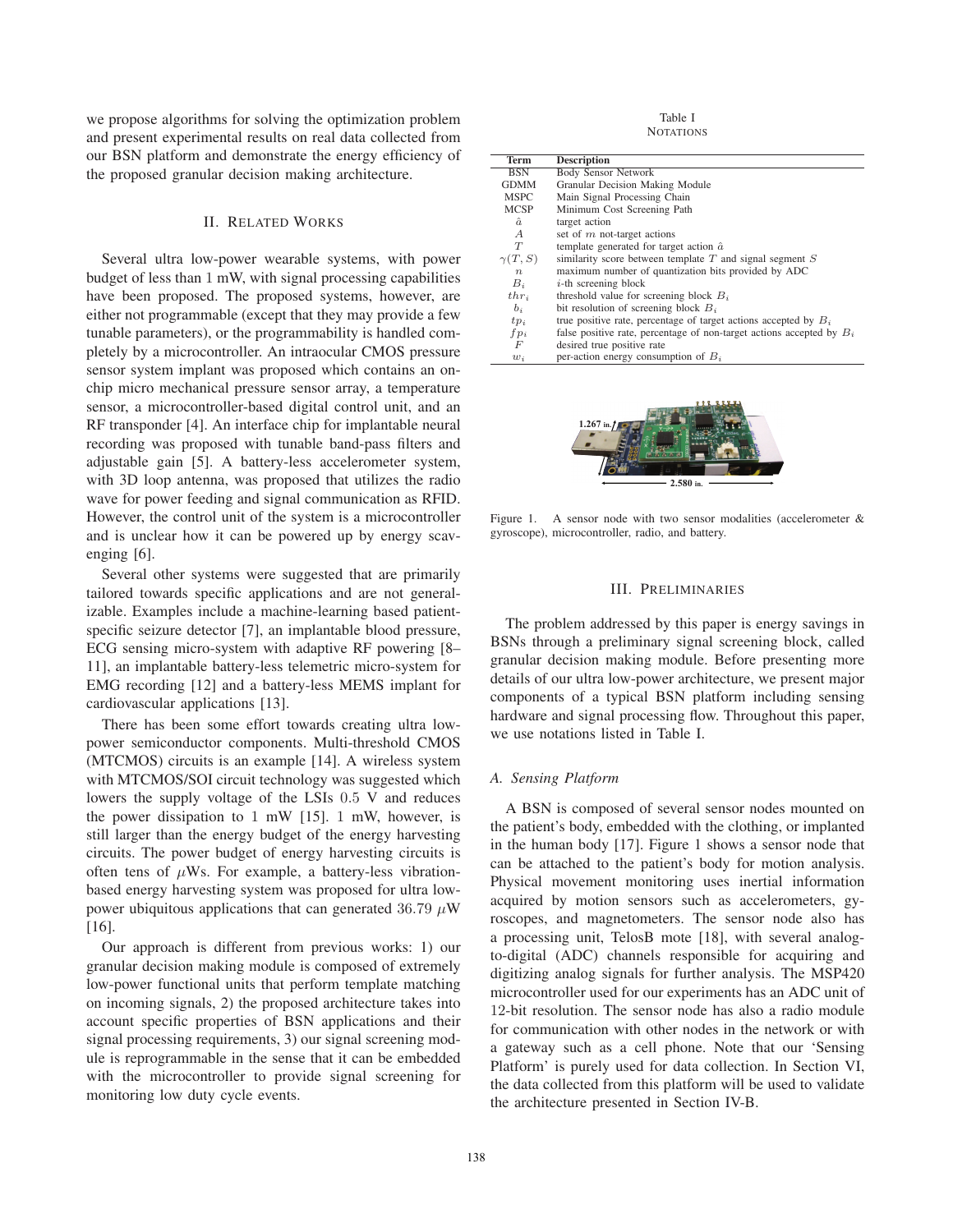

Figure 2. MSPC (Main Signal Processing Chain) for action recognition.

#### *B. Main Signal Processing Chain*

The goal of main signal processing chain (MSPC) is to extract useful information from sensor data [19]. Frequently, this data is a high-level observation, such as "Is the subject running?" or "What is the stride length when the subject is walking?". In other words, the purpose of main signal processing is to provide a 'fully' SW programmable environment for development of 'highly' reliable signal processing techniques for action detection/verification and extracting details from the signals (e.g. balance during 'sit to stand' when it occurs).

In many cases, out of all possible actions, only a few are of interest to the main signal processing (e.g. 'walking' or 'sit to stand'). Therefore, the main signal processing needs to classify actions of interest prior to extracting any further details about actions. The overall goal of classifier is labeling actions of interest, also called target actions. Figure 2 shows a typical signal processing model commonly used for movement monitoring applications [20]. In this model, signals are processed in real time by a series of processing blocks to arrive at a classification result. These processing blocks include filtering, segmentation, feature extraction, and classification and parameter extraction. The filtering is generally applied to remove sensor artifacts and noise. In the context of action recognition, segmentation determines portions of the signal that represents a complete action, segregating activity versus rest. Features are functions run on the segmented data to decrease dimensionality of the signal without significantly reducing the relevant information. Statistical features are frequently used for action recognition [21]. Finally, each node uses the feature vector generated during feature extraction to determine the most likely action by utilizing some classification algorithm such as  $k$ -Nearest Neighbor  $(k-NN)$  [22].

# IV. SCREENING APPROACH FOR POWER SAVING

This section presents different components of our energyefficient architecture. We describe motivation for signal screening first, and present a top level view of our system followed by more detailed information on each component of the system in subsequent sections.

# *A. Motivation*

Most BSN applications are only concerned with a very small subset of human actions. For instance, gait analysis only is concerned with 'walking', fall detection with 'falls', Parkinson's disease monitoring with certain movements such as 'tremors' [23], sleep apnea with 'restless leg syndrome'



Figure 3. Architecture of proposed system with GDMM.

and 'periodic limb movements' [24]. In real-time continuous patient monitoring, these target actions occur infrequently. Considerable energy is wasted processing non-target actions. As a result, efficiently rejecting non-target actions with a screening classifier could lead to a significant increase in system lifetime through deactivating the main processor which provides the full signal processing for classification. This way, an ultra low-power screening block activates the MSPC only when a target action is observed. Clearly, one requirement of such screening classifier is to achieve a significantly high sensitivity, *true positive rate*, in detecting target actions (activating main processor due to occurrence of a target action). To obtain high true positive rates, the screening architecture may accept some non-target actions. Such actions determine the *false positive rate*. For the actions that the screening block cannot reject reliably, the MSPC will be activated. The main advantage of this method is the power saving due to removing non-target actions from the signal processing chain, deactivating the remaining modules in the signal processing chain. We note that the false positives may not generate problems as they can be reliably detected by MSPC.

#### *B. System Architecture*

An overview of our system architecture for low-power signal processing is shown in Figure 3. There are four main portions of the platform: the sensors, the proposed special purpose functional unit or granular decision making module (GDMM), a low-power general purpose processor, and the radio. Human actions can be examined using motion sensors such as accelerometers and gyroscopes. The sensor readings are sent through an ASIC architecture including an analogto-digital converter (ADC) and GDMM, which digitizes the reading and performs screening tests. The ADC is an essential component which acquires and digitizes analog signals for further analysis. The MSP420 microcontroller used for our experiments has an ADC unit with 12-bit resolution. Any action that is accepted by the GDMM will be forwarded to the MSPC for further processing. The MSPC presented in Section III-B is implemented on the main processor where the results can be transmitted through the radio.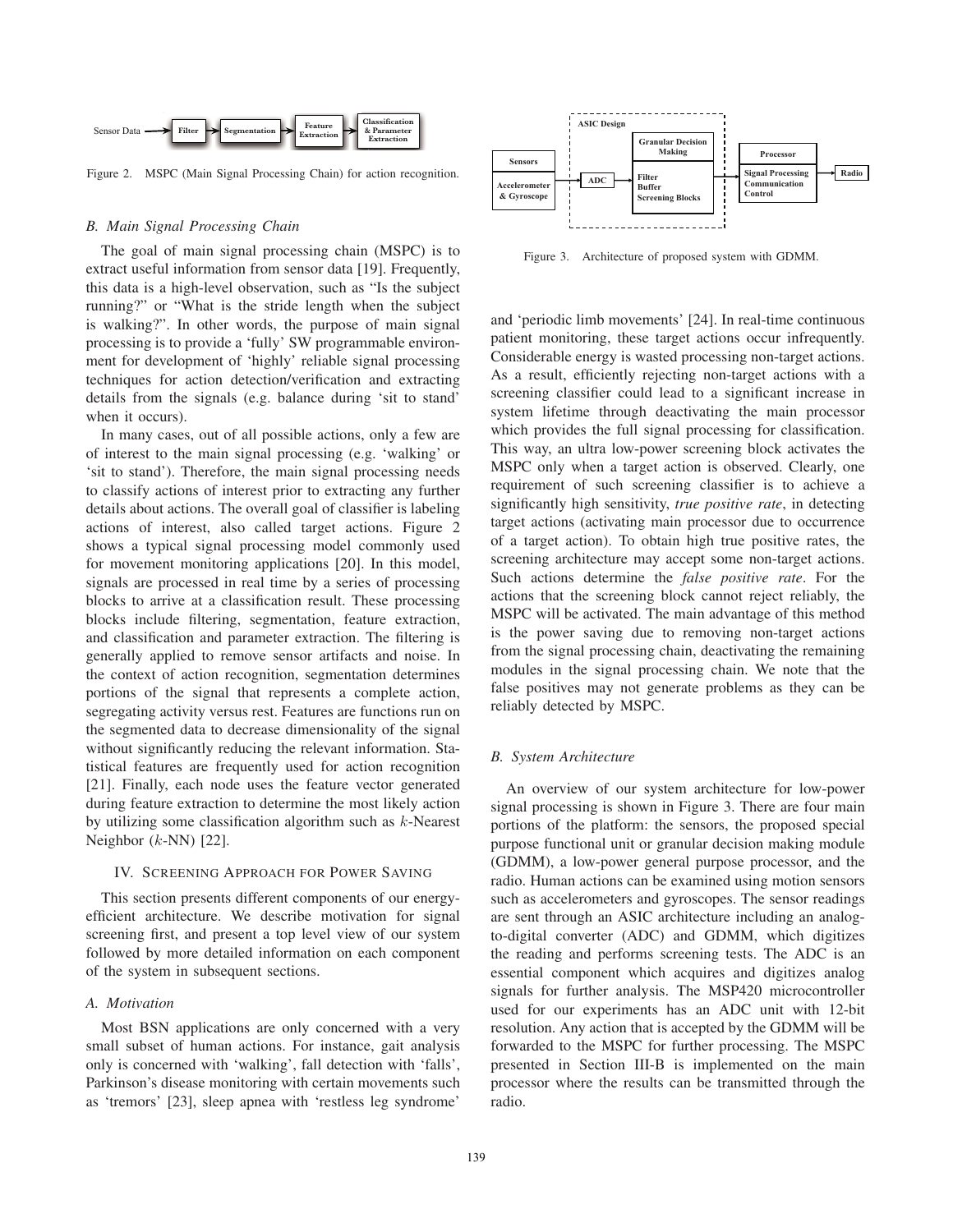

Figure 4. GDMM (Granular Decision Making Module) composed of several screening blocks, each having a different bit resolution.

#### *C. Granular Decision Making Module*

Our power saving model is based on a set of screening blocks performing template matching on incoming signal. Each screening block can be turned on to perform preliminary signal processing at different true positive rates at the cost of power usage. An example of tunable parameters is the number of quantization bits or bit resolution of the sampled data. Specifically, optimizing the screening architecture with respect to bit resolution is the main focus of this paper. Figure 4 illustrates GDMM in connection with other components of the system where screening blocks operate at different bit levels. The module includes digital pre-filtering, a buffer, and a chain of screening classifiers as described previously. The sensor data from body-mounted motion sensors is frequently noisy. A moving average filer is enough to filter the signal and remove high frequency noise [25].

As discussed before, each screening block in the chain is applied in a sequence that will be detailed in Section V. The processing stops as soon as a screening block in the chain rejects the incoming action. Activating screening blocks in serial introduces a time delay for each subsequent block. In order to allow each block to operate on the proper signal segment, a single buffer is used.

The lowest level screening block (i.e.  $B_1$ ) has the lowest sensitivity rate due to the low resolution (e.g. 1-bit) but is also the least energy consuming block. An active screening block makes a preliminary binary decision (Accept/Reject) on incoming signal. A higher level block (e.g.  $B_2$ ) is activated only if the incoming action is accepted by the preceding block (e.g.  $B_1$ ). Clearly, the block at the lowest processing level (e.g.  $B_1$ ) needs to be active all the time. In Section V, we present an optimization problem aiming to find the optimal sequence of the screening blocks where quantization bit is considered as the tuning parameter.

The *Activation Module* is responsible for turning on the next screening block or the MSPC. That is, activation of the



Figure 5. Screening block performing template matching operations.

screening blocks and the main processor are programmable thought the activation module. A higher-level screening block is activated only if the current action is accepted by its preceding block.

# *D. Screening Blocks*

Each screening block compares the incoming signal against a predefined template over a fixed window. The comparison is made using template matching operations. The template matching is based on Normalized Cross Correlation (NCC) [26] which will be discussed in Section V-A. Template matching is implemented using a multiplieraccumulator (MAC) circuit as shown in Figure 5.

Each screening block is a binary template classifier based on the cross correlation score obtained by comparing the incoming action with a pre-computed template of the target action. This comparison assigns a score value,  $\gamma$ , based on the similarity between the signal segment and the template. For classification decision,  $\gamma$  is compared against a threshold value,  $thr_i$ , and the action is classified as either *accept* or *reject*. A rejection causes processing to stop for that action.

# V. MINIMUM COST SCREENING PATH

The GDMM in Figure 4 is composed of several screening blocks that form a decision path for classification. Each block is associated with a quantization bit level which affects performance of the classification. Finding minimum set of screening blocks and their ordering is challenging because each block has a different operating point depending on the bit resolution and the threshold used for classification. In this section, we formulate an optimization problem in order to find the optimal decision path forming the best sequence of screening blocks for examining each incoming action.

# *A. Template Matching*

Given a target action  $\hat{a}$  and a set of m non-target actions,  $A = \{a_1, a_2, \ldots, a_m\}$ , we generate template T, associated with  $\hat{a}$ , from a set of training trials. Templates are generated as shown in Definition 1 using a set of training trials. During real-time operation of the system, a classification decision is made by comparing the incoming action to the predefined template. The comparison is made based on the similarity score defined in Definition 2.

*Definition 1* (*Template*): Given a target action  $\hat{a}$  with  $L$ number of training trials, a template  $T$  for  $\hat{a}$  is generate by averaging the entire set of training trials.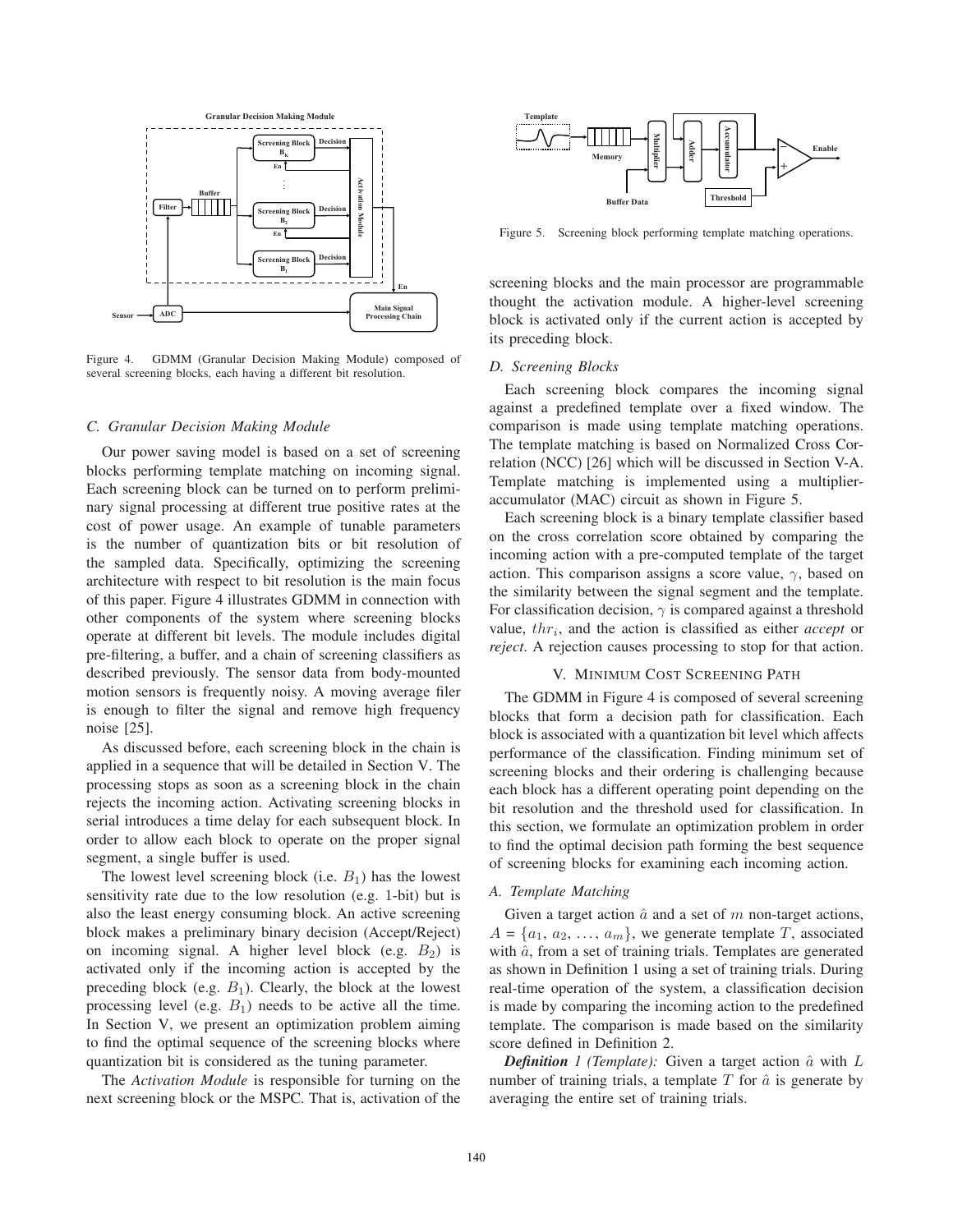*Definition 2 (Similarity Score):* Given two time series signals f and g of length N, the similarity score  $\gamma(f,g)$ between the two signals is defined based on their normalized cross correlation by

$$
\gamma(f,g) = \frac{\sum_{t=1}^{N} [f(t) - \bar{f}][g(t) - \bar{g}]}{\sqrt{\sum_{t=1}^{N} [f(t) - \bar{f}]^{2} \sum_{t=1}^{N} [g - \bar{g}]^{2}}}
$$
(1)

where  $\bar{f}$  and  $\bar{g}$  denote mean values of f and g.

# *B. Performance of Screening Blocks*

As mentioned previously, each screening block performs preliminary classification based on the score associated with cross correlation between the template and the incoming action. A screening block  $B_i$  rejects the incoming action if the score is smaller than a certain threshold  $thr_i$ . Classification performance of a screening block  $B_i$  depends on  $thr_i$  and the bit resolution of the block,  $b_i$ . The threshold is set during the training to obtain a pre-specified accuracy associated with a desired performance criterion. The larger the threshold is, the higher the likelihood of rejecting an incoming action. Therefore, the threshold value directly affects the true positive rates  $(tp<sub>i</sub>)$  and false positive rates  $(fp<sub>i</sub>)$ . Our granular decision making architecture aims to minimize power consumption of the system while maintaining a given lower bound on the true positive rate  $(F)$ . The module introduces a decision path including a sequence of the screening blocks. The power consumption of the module is determined by the *acceptance rate* of the screening blocks on the path  $(r<sub>i</sub>)$  and the energy consumption of each block (w<sup>i</sup>). We call this problem *Minimum Cost Screening Path* (MCSP) and study this problem by mapping the entire set of screening paths onto a graph model and formally formulating the problem on the proposed graph.

*Definition 3 (Block Acceptance Rate):* For each screening block  $B_i$  on a decision path, an acceptance rate  $r_i$  is defined by

$$
r_i = tp_i + fp_i \tag{2}
$$

where  $tp_i$  and  $fp_i$  refer to true positive rate and false positive rate of the block  $B_i$ . The acceptance rate  $r_i$  is clearly determining percentage of the actions (including target and non-target) accepted by  $B_i$ .

# *C. Problem Formulation*

In order to present the minimum cost screening path (MCSP) problem, we first map all possible decision paths onto a graph model called *screening graph*. We then use this model to find the optimal path including a subset of screening blocks and their ordering for preliminary signal screening.

*Definition 4 (Screening Graph):* Given a set of screening blocks  $\{B_1, \ldots, B_n\}$  with  $b_i < b_{i+1}$ , the screening graph  $G = \{V, E, R, W\}$  is a directed acyclic graph defined by a set of vertices,  $V$ , a set of edges,  $E$ , and sets of weights,



Figure 6. Screening graph

 $W$ , and outgoing rates,  $R$ , associated with the vertex set. The set of vertices, V, is  $\{s, v_1, \ldots, v_n, t\}$  where s is a dummy node connected to all other nodes, and  $t$  is the sink node associated with the main signal processing chain. Thus,  $|V|=n+2$ . Furthermore, each vertex  $v_i$   $(1 \le i \le n)$  is associated with a screening block  $B_i$ . An edge  $e_{ij}$  ( $i < j$ ) connects a vertex  $v_i$  (corresponding to a lower level block  $B_i$ ) to vertex  $v_j$  (corresponding to higher level block  $B_j$ ).<br>Thus,  $|E| = (n+1)(n+2)$ . The set  $W_{\tau}$  (with an analysis) denotes Thus,  $|E| = \frac{(n+1)(n+2)}{2}$ . The set  $W = \{w_1, \ldots, w_n\}$  denotes cost of each vertex for processing a single incoming action, and is associated with the energy consumption of corresponding screening blocks. Moreover, the set  $R = \{r_1, \ldots,$  $r_n$ } represents acceptance rates of corresponding screening blocks. In other words,  $r_i$  denotes percentage of actions that are accepted by  $B_i$ .

For the dummy node  $s, r<sub>s</sub>=1$  resulting in an acceptance rate of 1. The idea is to feed all actions to the dummy node first. A path from  $s$  to  $t$  determines active screening blocks during preliminary classification. Furthermore,  $w_s=0$ because the dummy node does not represent a physical component of the system. We assign a zero outgoing rate to the destination node  $(r_t=0)$  because MSPC is the last processing component of the system and does not convey actions to any subsequent components. The energy consumption of the destination node,  $w_t$ , is calculated by the amount of energy required for running MSPC on the main processor.

Figure 6 shows the screening graph with  $v_1$  to  $v_n$  corresponding to *n* screening blocks. As mentioned previously, the energy cost of a screening block  $B_i$  is denoted by  $w_i$  per incoming action. Therefore, the overall cost of each screening block depends on the percentage of the incoming actions that are passed through the decision path to the screening block  $B_i$ . This is directly defined by the acceptance rate of preceding blocks on the path. Thus, each path in the graph has a different cost. Our objective is to find the decision path with the minimum overall cost.

To better show how the overall cost for a path from s to  $t$  is calculated, we present a synthetic screening graph (Figure 7) with three screening blocks indicated by  $u_1$ ,  $u_2$ , and  $u_3$ . Each vertex has an incoming rate,  $r_i$  and a weight denoted by  $w_i$ . The weights are shown in nW with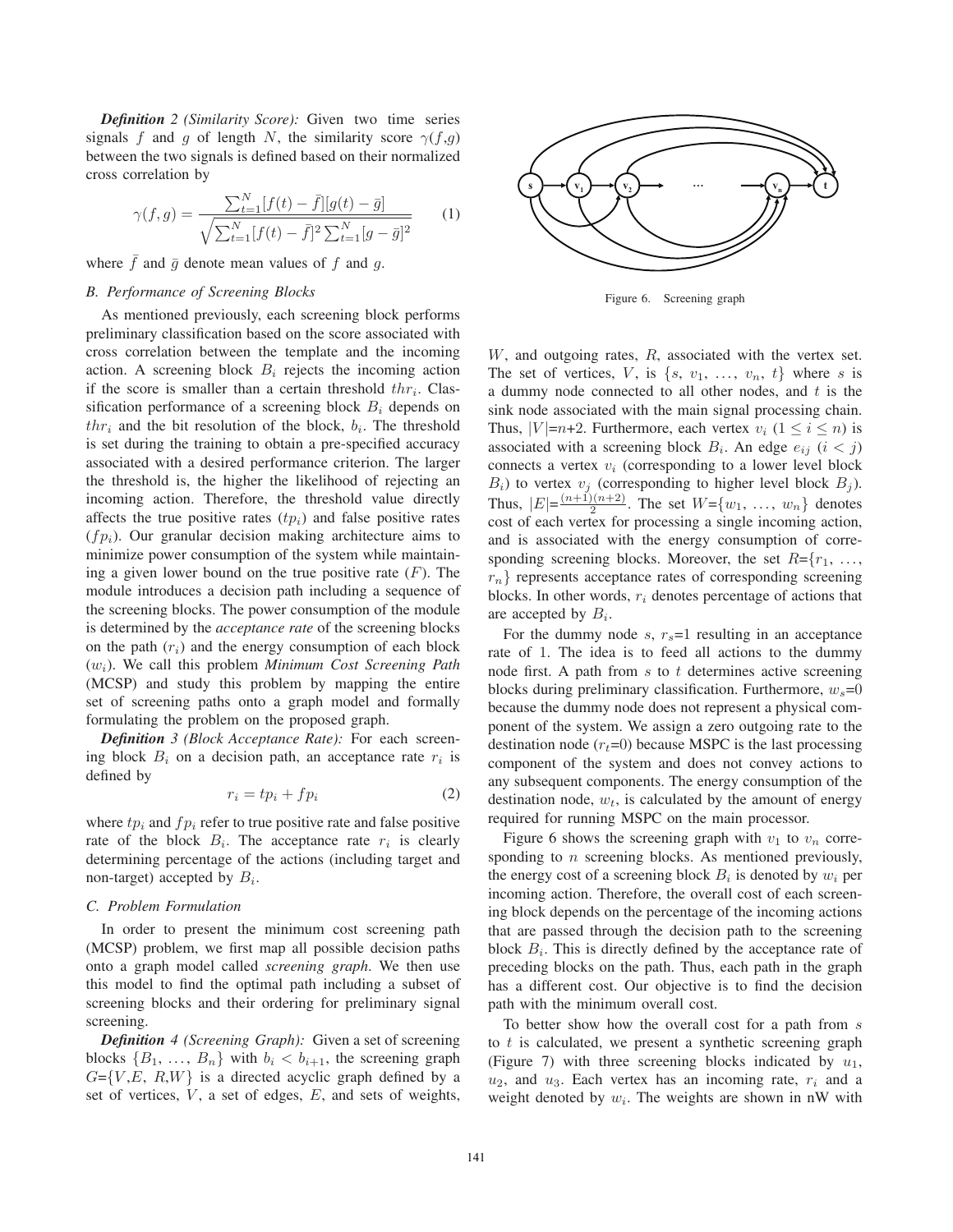

Figure 7. An example of a screening graph with four vertices. A minimum cost decision path is  $P = \{s, u_1, u_3, t\}$  with a total cost of 505 nW.

destination node  $(t)$  having a significantly larger amount of power consumption (e.g.  $w_t$ =1000) as it corresponds to the main signal processing chain. A path  $P=\{s, u_1, u_3, t\}$  which is the minimum cost path has a cost of 505 nW. The edge  $(s, u_1)$  has a cost of  $r_s \times w_1 = 1$  nW. The next edge,  $(u_1, u_3)$ has a cost of  $r_1 \times w_3 = 4.8$  nW. We note that, in fact,  $r_1$  is the minimum rate among all previously traversed vertices (s and  $u_1$ ). The cost for the edge  $(u_3,t)$  is  $r_3 \times w_t = 500$  nW. Similarly,  $r_t$  is the smallest rate among previously traversed nodes  $(s, u_1, u_3)$ . In general, however, if  $r_i$  is not the smallest rate among all preceding nodes, the cost for an edge  $e_{ij}$  is a function of rates on all previously traversed nodes. In this example, acceptance rates are monotonically decreasing. Thus, the cost for each edge  $e_{ij}$  can be computed based on the rate and weight of adjacent vertices (i.e.  $r_i$  and  $w_i$ ). In order to formally define the MCSP problem, we first define the cost for each decision path on a given screening graph.

*Definition 5 (Decision Path Cost):* Given a screening graph G, the total cost of a decision path  $P=\{s, u_1, \ldots,$  $u_l, t$  of length l is given by

$$
\mathbf{w}^{P} = r_{s}w_{1} + min(r_{s}, r_{1})w_{2} + min(r_{s}, r_{1}, r_{2})w_{3} + \cdots + min(r_{s}, r_{1}, \ldots, r_{l})w_{t}
$$
 (3)

where  $u_i \in V$ ,  $r_i$  is the incoming rate for vertex  $u_i$ , and  $r<sub>s</sub>=1$ . Furthermore, each term  $min(r<sub>s</sub>, r<sub>1</sub>,...,r<sub>i</sub>)w<sub>j</sub>$  represents the cost associated with the edge  $e_{ij}=(u_i,u_j)$  on the path.

As it can be observed from Definition 5, the cost for each edge  $e_{ij}$  on the path depends on the cost of  $u_i$  and acceptance rate of all previously traversed nodes.

*Problem 1:* Given a screening graph G, the MCSP problem is to find a decision path,  $\hat{P}$ , with minimum cost.

$$
\hat{P} = \underset{P}{\text{arg min}} \quad \mathbf{w}^P \tag{4}
$$

*Definition 6 (Path Acceptance Rate):* For a decision path  $P$  from  $s$  to  $t$  on the screening graph  $G$ , the acceptance rate  $R_P$  is defined as the percentage of actions that are accepted by all the node on the path, and is given by

$$
R_P = \min_{u_i \in P}(r_i) \tag{5}
$$

## *D. Shortest Path Solution*

The problem presented in Section V-C is different from the classical shortest path problem because the contribution of an edge to path cost depends not only on the cost of that edge but also on the costs of the edges already traversed. A special case of this problem with applications in multimedia data transmission has been studied in [27].

We transform the MCSP problem to the traditional shortest path by simplifying some of the assumptions on acceptance rate of our screening blocks. We show that under these realistic assumptions, the problem can be solved with typical shortest path algorithms (e.g. Dijkstra's algorithm [28]).

In our work, the classifiers use the same template and signal, but linearly quantized at different bit levels. From this model, several basic assumptions can be inferred.

- 1) The target actions are rejected in approximately the same order by all the screening blocks on the decision path. Equivalently, if a target action is rejected by  $B_i$ , it is also rejected by  $B_i$  while  $j>i$ . In other words, a higher level block  $B_i$  may reject some target actions that are accepted by  $B_i$ . Therefore, compared to a lower level block, a higher level block may have smaller or equal true positive rate  $(tp_j \leq tp_i)$ .
- 2) Similarly, the non-target events are rejected in approximately the same order by all the classifiers. Thus, a higher level block  $B_i$  may reject some non-target actions that are accepted by a lowe leve block  $B_i$ . Therefore, compared to a lower level block, a higher level block may have smaller or equal false positive rate  $(f p_j \leq f p_i)$ .
- 3) Classifiers at higher quantization bit levels perform better or equal to classifiers at lower bit levels. That is to say, for two screening blocks with equal true positive rates  $tp_i = tp_j = F$  and  $j > i$ ,  $r_j \leq r_i$ . In fact, in order to achieve the lower bound  $F$  on true positive rate of the entire granular decision making, we set the threshold  $thr<sub>i</sub>$  on each screening block such that the minimum true positive rate of  $F$  is obtained.

**Theorem** 1: If  $u_1, u_2, \ldots, u_k$  (associated with screening blocks  $B_1 \ldots B_k$ ) form an optimal decision path, the cost of an edge  $e_{ij}$  is a function of  $w_j$  and  $r_i$ .

*Proof:* As shown in (3), the total cost associated with edge  $e_{ij}$  on path P is given by

$$
w_{ij}^e = min(r_s, r_1, \dots, r_i) w_j \tag{6}
$$

The assumptions on monotonically decreasing acceptance rate would result in  $u_i$  having smallest acceptance rate among all preceding nodes. That is  $min(r_s, r_1, \ldots, r_i)=r_i$ . Therefore,

$$
w_{ij}^e = r_i w_j \tag{7}
$$

The immediate result of Theorem 1 is that the cost of each edge on the decision path is deterministic and can be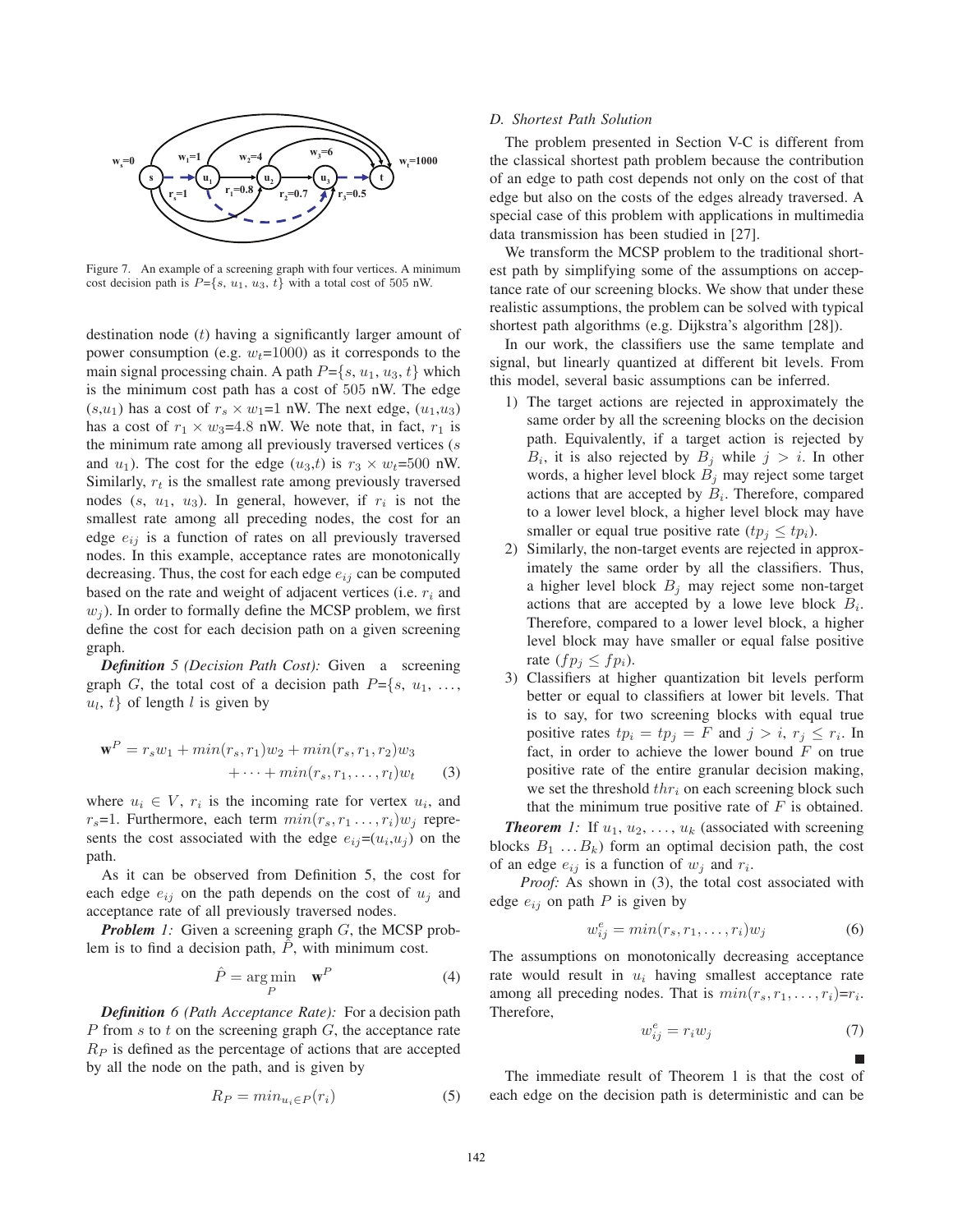Table II EXPERIMENTAL ACTIONS

| N <sub>0</sub> | Actions                |
|----------------|------------------------|
| 1              | Stand to sit           |
| 2              | Sit to stand           |
| 3              | Sit to lie             |
| $\overline{4}$ | Lie to sit.            |
| 5              | Bend and grasp         |
| 6              | Kneeling               |
| 7              | Turn clockwise         |
| 8              | Turn counter clockwise |
| 9              | Step forward           |
|                | Step Backward          |

computed before running any algorithm for computing the path. Therefore, the problem is transformed into a simple shortest path problem [28].

## VI. EXPERIMENTAL RESULTS

We evaluated performance of our granular decision making architecture for identifying each one of the 10 target actions listed in Table II. In each phase, one of the actions was considered as target action and the rest as non-target. A set of experiments was carried out on three male subjects, all between the ages of 25 and 35 and in good health condition. Subjects were asked to repeatedly perform each specific action ten times.

#### *A. Data Acquisition Platform*

Nine sensor nodes, each as shown in Figure 1, were used for data collection. Each sensor node had a 3-axis accelerometer, a 2-axis gyroscope. The data were collected and processed in MATLAB. For simplicity, we used only one sensor (Z-axis of the node placed one the 'waist'). For actions that require multiple sensors, the same methodology can be used. That is, the template matching on multiple nodes/axes can be utilized to activate MSPC. In this case, a data fusion algorithm will be used to combine decisions made by different sensors and decide if the microcontroller needs to be tuned on/off. The data fusion from multiple sensor nodes is out of scope of this paper (for brevity) and is the subject of our future work.

For the purpose of action recognition, we used the TelosB motes [18] which have an embedded MSP430 microcontroller, particularly used for executing main signal processing tasks, and consume 3 mW in active mode.

#### *B. Template Generation*

The sensor data recorded from each action were equally split into training and test datasets. The training dataset was used for template generation as well as construction of the optimal decision path, and the test dataset was used for validation of the results.

Table III SHORTEST PATH AND POWER CONSUMPTION FOR DETECTING 'SIT TO STAND'.

| Sensitivity $(\%)$ | Template Length<br>$(\# \text{ of samples})$ | <b>Bit Resolutions</b><br>Used | Power<br>(nW) |
|--------------------|----------------------------------------------|--------------------------------|---------------|
| 50                 | 300                                          | $1 \rightarrow 9$              | 5.68          |
| 60                 | 300                                          | $3 \rightarrow 9$              | 6.20          |
| 70                 | 300                                          | $3 \rightarrow 10$             | 6.64          |
| 80                 | 300                                          | $4 \rightarrow 10$             | 6.76          |
| 90                 | 300                                          | $4 \rightarrow 11$             | 6.84          |
| 95                 | 300                                          | $4 \rightarrow 11$             | 7.02          |

## *C. Parameter Setting*

As discussed in Section V, a screening graph has two sets of parameters which are used for constructing optimal decision path. These parameters include weights  $(W)$ and incoming rates  $(R)$  associated with different screening blocks. Both parameters are calculated using training trials. Weights are calculated based on the amount of energy consumed by corresponding screening blocks. Incoming rates are calculated by examining percentage of training trials that are accepted by each screening block.

To estimate energy consumption of each screening block, the screening blocks were implemented using template matching units as described previously. Template matching function was modeled using Verilog. The cross-correlation was implemented by a series of MAC steps depending on the number of incoming samples. At each clock instant, the digitized template data and the incoming signal data were multiplied and added to the previous MAC value. The multiply-add operation repeated depending on the length of the template, to calculate the cross correlation function. All the operations were carried out at a low frequency of 20 Hz. The design was synthesized using Synopsys with the 45 nm NanGate Open Cell library. The switching activity was then considered and the power numbers were computed in Synopsys. The power consumption was computed by determining the switching activities of transistor. The power values ranged between 0.34 nW for the 1-bit block  $(w_1=0.34)$  and 1.45 nW for the 12-bit screening block  $(w_{12}=1.45)$ .

In order to calculate the incoming rates  $(R)$  on individual vertices of the screening graph, we set the threshold  $(thr_i)$ on each screening block such that the desired true positive rate  $(F)$  is obtained. In fact, the threshold is set to guarantee the lower bound  $F$  on the overall sensitivity of the system. Therefore, the threshold on each screening block  $B_i$  is given by

$$
t\hat{h}\hat{r}_i = \underset{thr_i}{\text{arg min}} \quad tp_i \ge F \tag{8}
$$

We note that  $tp_i$  decrease as  $thr_i$  grows. Thus,  $thr_i$  is set to the smallest value that meets the desired sensitivity requirement.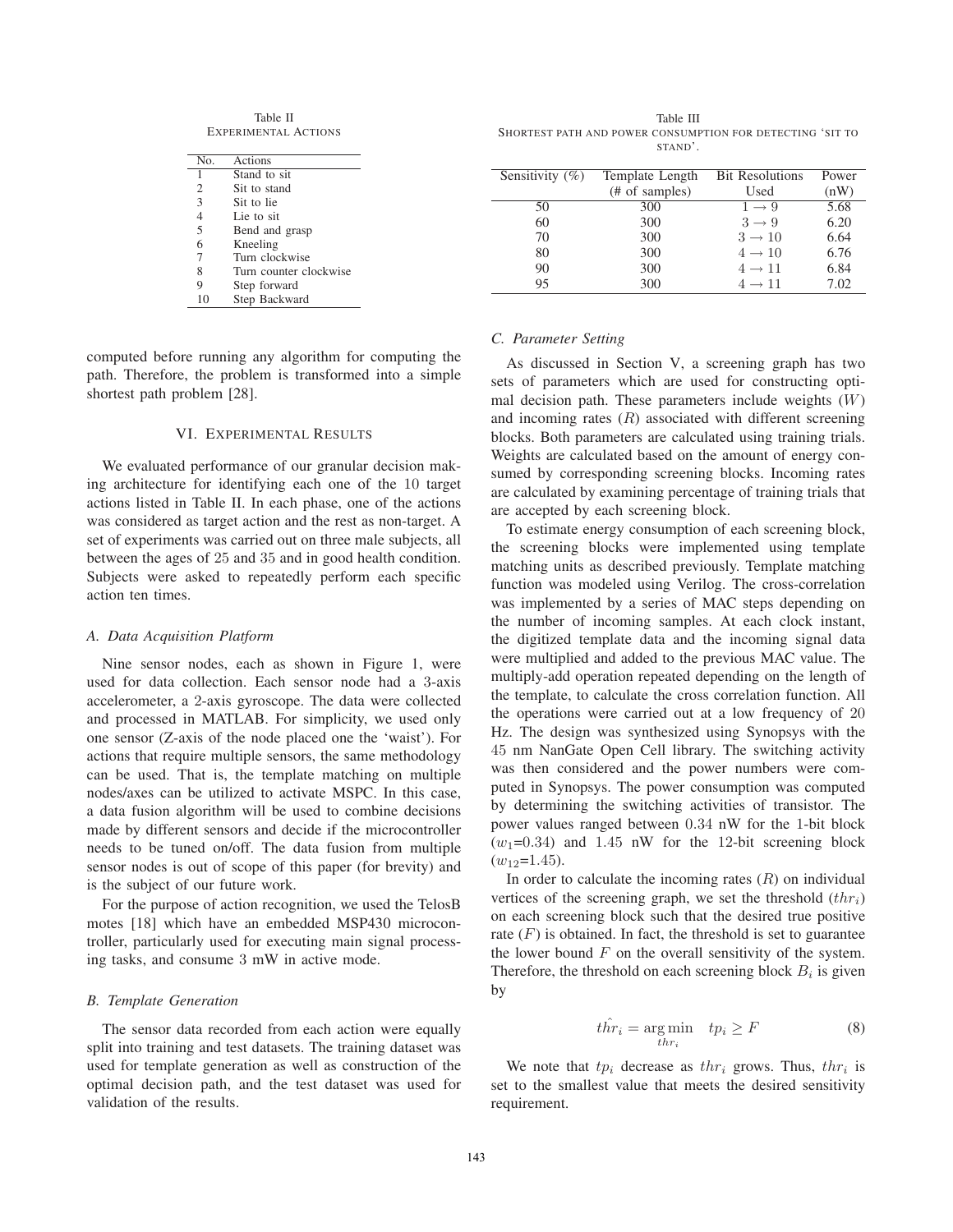

Figure 8. Path acceptance rate as a function of sensitivity, for detecting 'sit to stand'.



Figure 9. Power saving as a function of sensitivity, for detecting 'sit to stand' through the granular decision making module (GDMM).

#### *D. Decision Path*

Table III shows decision path reported by our optimization technique while the desired true positive rate  $(F)$  varies from 50% to 95%. In all cases, only two screening blocks are chosen by the algorithm. We note, however, that the total energy depends also on the bit resolution of the individual screening blocks. For example,  $B_{11}$  consumes more power than  $B_4$ . The third column in Table III shows path acceptance rate, percentage of the time that the main signal processing chain (MSPC) is activated by the algorithm. We note that the first screening block (e.g. 3-bit or 4-bit template matching blocks) is active all the time. However, the second screening block is activated based to the outcome of the previous template matching.

The power optimization problem with a desired true positive rate would lead to a shortest path problem as explained in Section V-D. As expected, Figure 8 confirms that MSPC is activated more often when a higher true positive rate is desired.

The power consumption of our decision making module can be compared with that of an MSP430 microcontroller



Figure 10. Comparing measured versus desired true positive rates when 'sit to stand' is target action. It shows percentage of the time that the main signal processing chain (MSPC) is active.



Figure 11. Power saving for detecting different movements. Results are shown for three values of desired true positive (60%, 75%, and 90%.).

which consumes 3 mW in active mode. Figure 9 shows the amount of power savings obtained by our system compared to a system with the microcontroller being instantly active (a direct connection between node  $s$  and  $t$  in the screening graph). As expected, the higher the true positive rate is, the lower energy saving that can be achieved.

Once the optimal decision path is constructed, it can be used to measure its actual precision when test trials are applied. This simulates a real-time scenario where incoming signals are examined by the decision making module for identification of a specific target action. For this purpose, we fed the sensor data to the optimal decision paths shown in Table III. The actual measured true positive rates are shown in Figure 10. The values range from 56.7% to 100% with an average of 78.8%. We note that all values on the graph in Figure 10 are above the dashed line, which implies that the measured true positive rate is always higher than the desired lower bound  $(F)$ .

#### *E. Detecting Other Movements*

In order to establish the robustness of our granular decision making architecture with respect to different target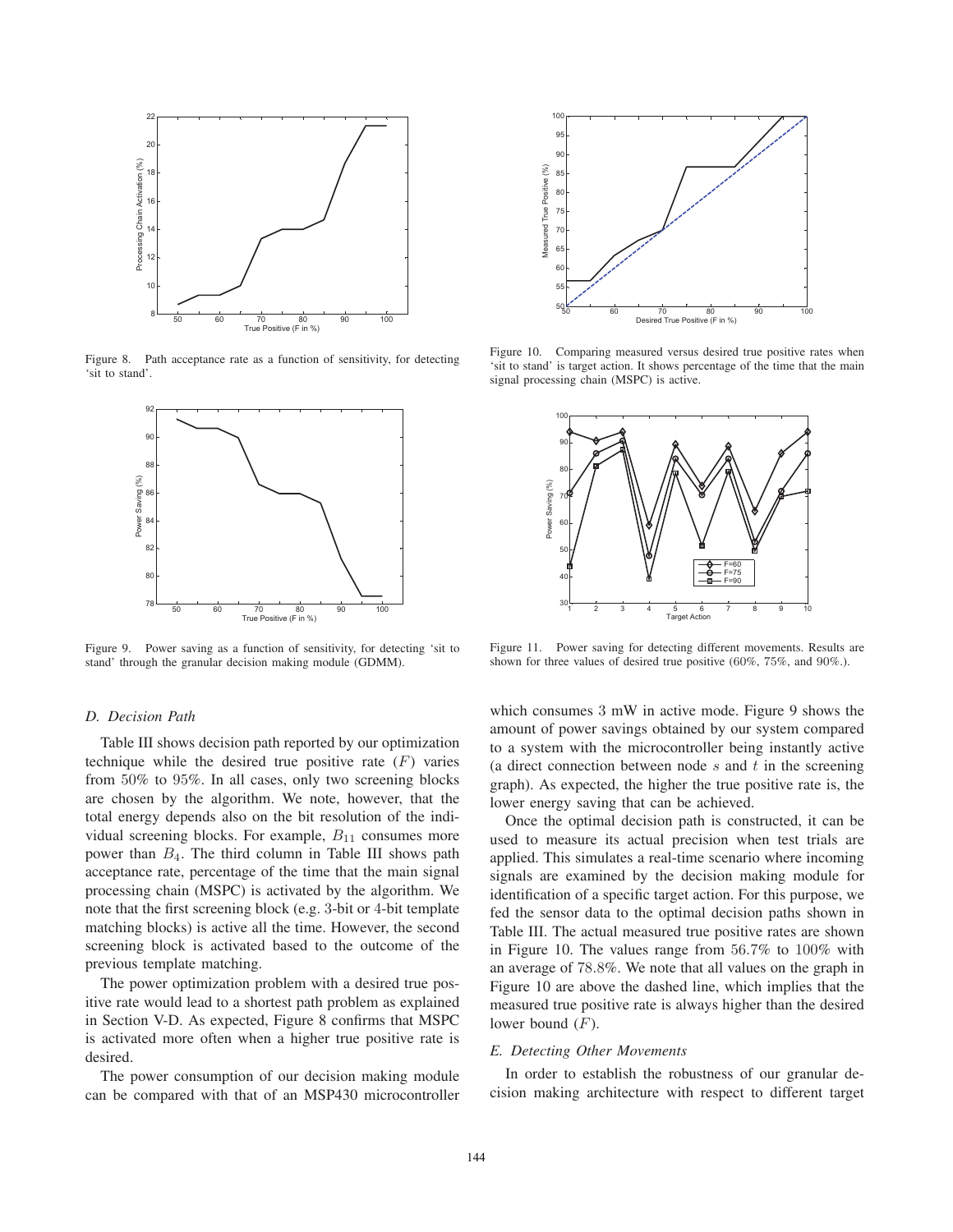

Figure 12. Measured sensitivity for detecting different movements. Results are shown for three values of desired true positive (60%, 75%, and 90%.).

actions, we used the data collected from our sensing platform and considered each action in Table II to be the target action. In each case, appropriate template was chosen and the specific action was considered as the target. For each target action, the optimal decision path was constructed from the screening graph as discussed in Section V. For extracting each decision path, the thresholds were set on each template matching block to meet the desired true positive rate. The sequence of the screening blocks on the decision path was used to accept/reject each incoming signal and activate MSPC. The set of screening blocks were then employed to classify the target movement. The results obtained from this analysis are shown in Figure 11 and Figure 12 for three different sensitivity rates. In particular, our system achieves an average power saving of 65.2% while maintaining a true positive rate of 92.7%.

# VII. DISCUSSION AND FUTURE WORK

The power consumption of our granular decision making module is six orders of magnitude smaller than state-of-theart low-power microcontrollers.

The amount of power savings that can be achieved by our decision making architecture highly depends on the frequency of occurrence of the target action. For our experiments, we assumed that all actions are equally likely, and therefore, 'sit to stand' occurs 10% of the times. In reality, however, human actions are sparse occurring much less frequently, which results in much higher power savings.

In our experiments, we used only a single sensor (Z-axis of accelerometer on 'waist' node) to detect target actions. In general, there might be actions that require information from multiple sensors. In such cases, the designer can replicate the granular decision making to accept/reject each incoming action. The microcontroller can be activated based on the decision made by a decision fusion module. The data fusion from multiple sensor nodes is out of scope of this paper and is the subject of our future work.

In this paper, we focused on optimizing screening path with respect to bit resolution. In future, we will also investigate the effect of other tuning parameters such as sampling rate and window size on the accuracy and the complexity of the signal processing as well as the energy saving.

# VIII. CONCLUSION

We proposed a light-weight signal processing methodology for Body Sensor Networks applications by early rejection of non-target action. The proposed hardware-assisted algorithm uses template matching blocks at different bit levels and finds an optimal order for their execution. Our experimental results demonstrate the effectiveness of the proposed architecture in reducing the power consumption of the system. In particular, we achieved an energy saving of 65.2% while maintaining 92.7% true positive rates in detecting actions of interest.

#### **REFERENCES**

- [1] S. L. Mitchell, J. J. Collin, C. J. D. Luca, A. Burrows, and L. A. Lipsitz, "Open-loop and closed-loop postural control mechanisms in parkinson's disease: increased mediolateral activity during quiet standing," *Neuroscience Letters*, vol. 197, no. 2, pp. 133 – 136, 1995.
- [2] S. Morris and J. Paradiso, "Shoe-integrated sensor system for wireless gait analysis and real-time feedback," *[Engineering in Medicine and Biology, 2002. 24th Annual Conference and the Annual Fall Meeting of the Biomedical Engineering Society] EMBS/BMES Conference, 2002. Proceedings of the Second Joint*, vol. 3, pp. 2468–2469 vol.3, Oct. 2002.
- [3] P. Cuddihy, J. Weisenberg, C. Graichen, and M. Ganesh, "Algorithm to automatically detect abnormally long periods of inactivity in a home," in *Proceedings of the 1st ACM SIGMOBILE international workshop on Systems and networking support for healthcare and assisted living environments*. ACM, 2007, p. 94.
- [4] K. Stangel, S. Kolnsberg, D. Hammerschmidt, B. Hosticka, H. Trieu, and W. Mokwa, "A programmable intraocular cmos pressure sensor system implant," *IEEE Journal of Solid-State Circuits*, vol. 36, no. 7, pp. 1094–1100, 2001.
- [5] W.-S. Liew, L. Zou, X. abd Yao, and Y. Lian, "A 1-v 60-uw 16-channel interface chip for implantable neural recording," in *Proceedings of the Custom Integrated Circuits Conference*, 2009, pp. 507–510.
- [6] S. Sasaki, T. Seki, and S. Sugiyama, "Batteryless accelerometer using power feeding system of rfid," in *2006 SICE-ICASE International Joint Conference*, 2006, pp. 3567–3570.
- [7] A. Shoeb, D. Carlson, E. Panken, and T. Denison, "A micropower support vector machine based seizure de-